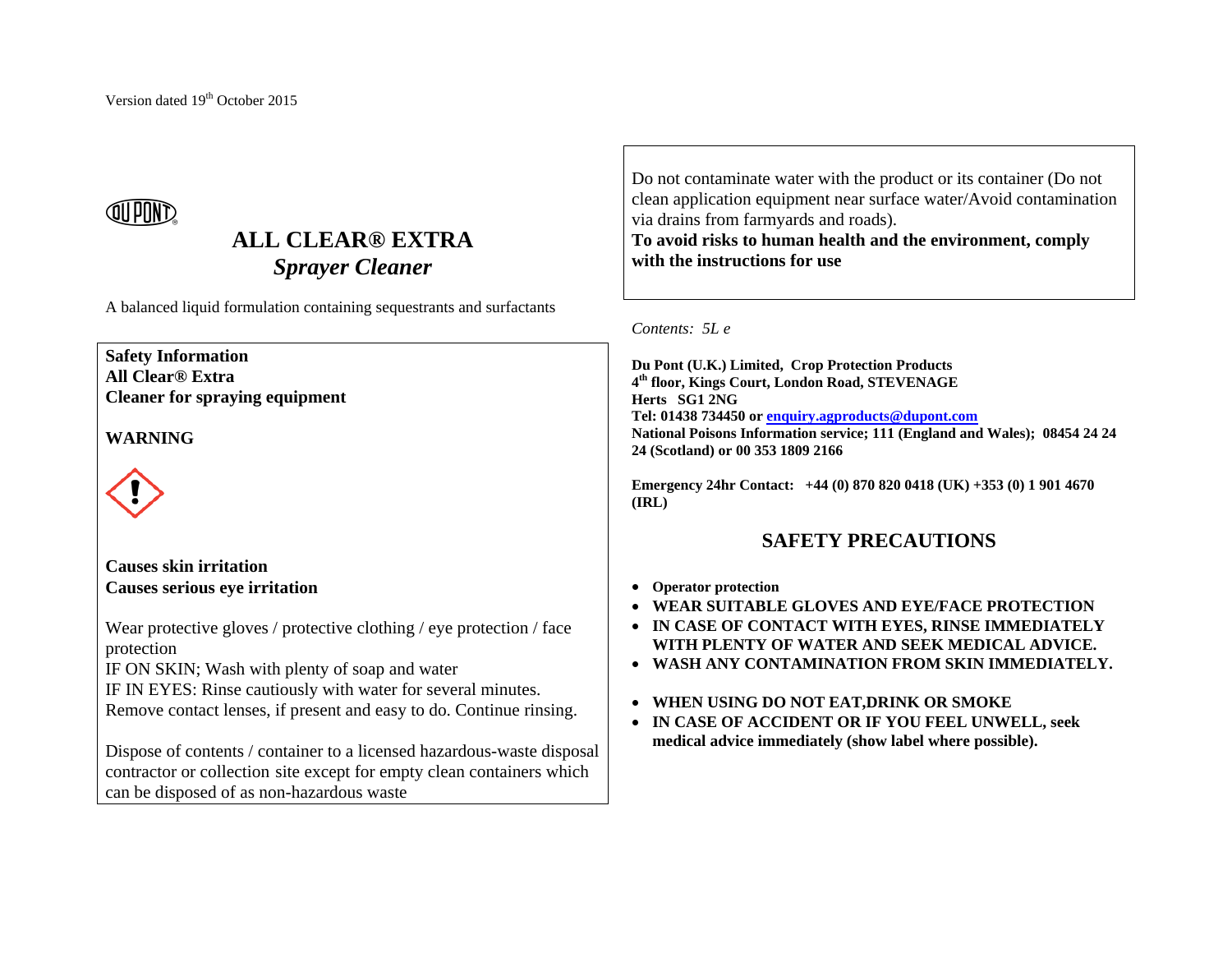Version dated 19<sup>th</sup> October 2015

**Storage and disposal** 

- **KEEP AWAY FROM FOOD, DRINK AND ANIMAL FEEDING STUFFS**
- **KEEP OUT OF REACH OF CHILDREN**
- **KEEP IN ORIGINAL CONTAINER, tightly closed, in a safe place, away from damp.**
- **EMPTY CONTAINER COMPLETELY and dispose of safely.**

#### **AVOID PROLONGED CONTACT OF CONCENTRATE WITH METAL SPRAYER PARTS.**

**Undiluted ALL CLEAR EXTRA is not to be used on aluminium alloys, zinc or galvanised surfaces.** 

**KEEP FROM FREEZING** 

### **DIRECTIONS FOR USE**

#### **GENERAL INFORMATION**

ALL CLEAR EXTRA is a specially formulated liquid sprayer cleaner specifically formulated for DuPont sulfonylurea herbicides.

ALL CLEAR® EXTRA is only approved by DuPont for use with the following herbicides:

| Absolute <sup>®</sup> ,      | Accent <sup>(</sup> <sub>R</sub> ) | Alias SX              | Ally <sup>®</sup> Max SX   | Answer <sup>®</sup> .  |
|------------------------------|------------------------------------|-----------------------|----------------------------|------------------------|
| Avro <sup>®</sup> SX         | <b>BiPlay</b> <sup>®</sup>         | <b>Bullion®</b>       | Cleancrop                  | Chimera®               |
|                              | SX                                 |                       | Mondial                    | SX                     |
| Cimarron                     | Concert@                           | <b>Debut®</b>         | Ductis <sup>™</sup> SX     | Exceed <sup>®</sup> SX |
|                              | SX                                 |                       |                            |                        |
| Excalibur                    | Finish <sup>®</sup>                | Gropper               | Harmony <sup>®</sup> M     | Inka <sup>®</sup> SX   |
|                              | SХ                                 | SX                    | SХ                         |                        |
| Jubilee <sup>®</sup> SX      | Lexus®                             | Lexus <sup>®</sup>    | Lexus <sup>®</sup> SX      | Lorate <sup>®</sup> SX |
|                              | Class                              | Millenium             |                            |                        |
| Mozaic SX                    | Oklar®                             | Oriel <sup>®</sup> SX | Parana                     | Pennant                |
|                              | SX                                 |                       |                            |                        |
| <b>Pinnacle<sup>TM</sup></b> | Presite®                           | Ratio <sup>®</sup> SX | Refine <sup>®</sup> Max SX | Safari Lite™           |
|                              | SX                                 |                       |                            | wsb                    |
| Seduce                       | Simba®                             | Staka™ SX             | Taxi                       | Thor                   |
|                              | SX                                 |                       |                            |                        |
| <b>Titus®</b>                | Traton®                            | Triad                 | Ally <sup>®</sup> Express  | Prospect <sup>®</sup>  |
|                              | SX                                 |                       |                            | SX                     |
| Harmony <sup>®</sup>         | Calibre <sup>®</sup>               | Cameo <sup>®</sup>    | Quantum <sup>®</sup> Max   | Presite®               |
| Max SX                       | Max SX                             | Max SX                | SX                         | Max SX                 |
| Salsa <sup>®</sup>           | Inka®                              |                       |                            |                        |
|                              | Max SX                             |                       |                            |                        |

### **RATE OF USE**

| Tank Size                            | 100 Ltrs   250 Ltrs |                                 | $\pm$ 500 Ltrs $\pm$ 1000 Ltrs |
|--------------------------------------|---------------------|---------------------------------|--------------------------------|
| Quantity of All Clear Extra 1 500 ml |                     | 1.25 Ltrs   2.5 Ltrs   5.0 Ltrs |                                |

The DuPont All Clear Extra full washout procedure is specifically designed to washout DuPont ALS herbicides and may not be effective at removing deposits of other products. Unless jointly backed with the other manufacturer, DuPont accepts no liability for the use of All Clear Extra to clean out non-DuPont ALS herbicides. For details of DuPont jointly backed